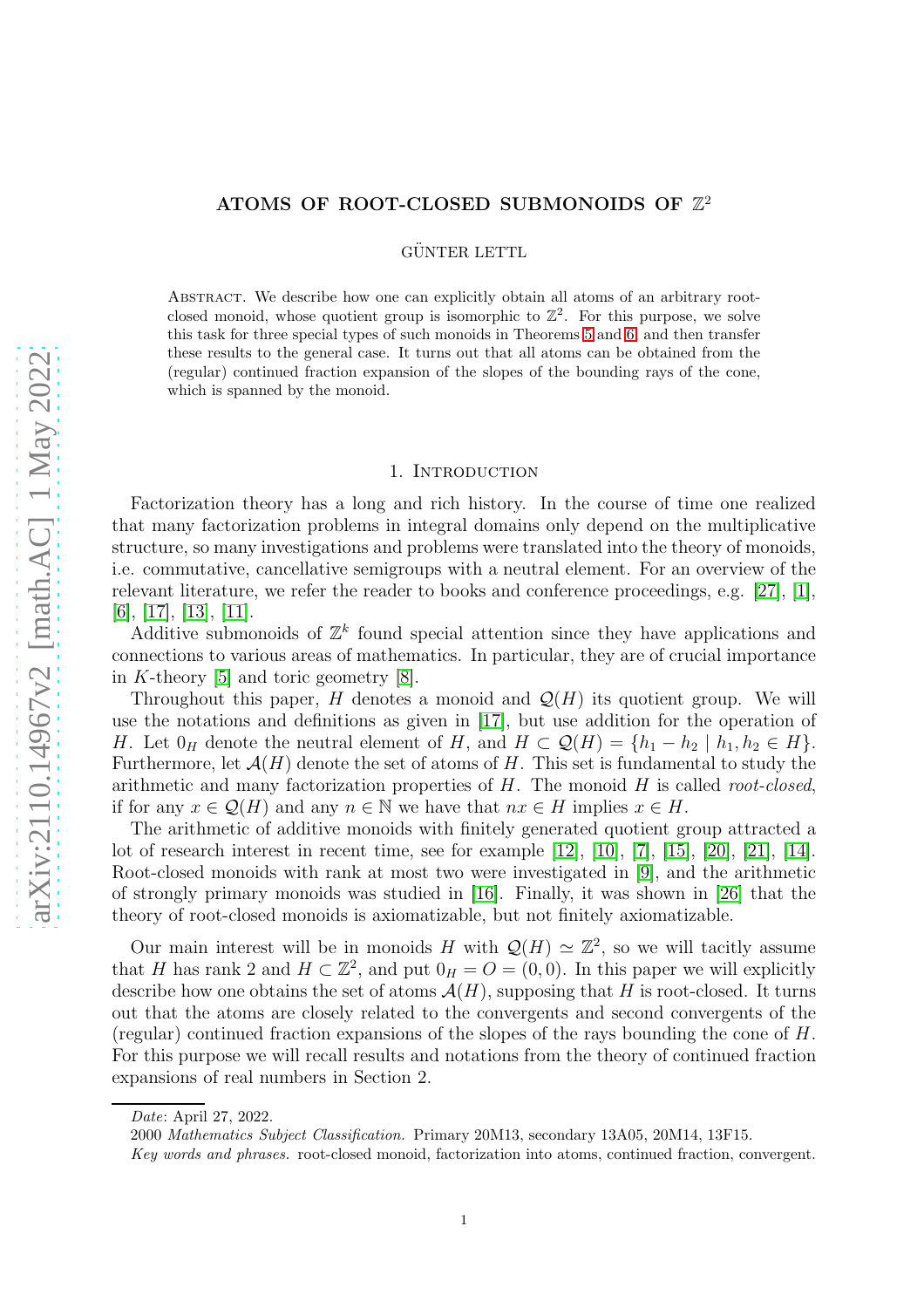In Section 3 we will prove the main result for special monoids, which consist of all elements of  $\mathbb{N}_0^2$ , which lie between the x-axis and a line with positive slope  $\alpha$ . It turns out that the atoms of such monoids can be determined from the continued fraction expansion of  $\alpha$ . The monoids  $M^{\circ}_{\alpha,>0}$  (as defined in Definition [4\)](#page-3-2) show up e.g. in Example 4.7 in [\[19\]](#page-11-4). The monoids  $M_{5/2}$  and  $M_5$  appear in Propositions 6.3 and 6.4 in [\[3\]](#page-10-14). The monoids  $M_{\alpha}$ with  $\alpha = (e \pm \sqrt{e^2 - 4})/2$ ,  $3 \le e \in \mathbb{N}$ , are tightly related to the monoids in Appendix B of [\[2\]](#page-10-15), also referred to in Example 3.4 in [\[21\]](#page-11-2). The atoms of those monoids were determined with some ingenious method, but this cannot be applied to arbitrary  $\alpha$ , as can be seen from our present results.

Finally, in Section 4 we will use the results of Section 3 to describe the atoms of any root-closed monoid  $H \subset \mathbb{Z}^2$  with  $\mathcal{Q}(H) = \mathbb{Z}^2$  in Theorem [10.](#page-8-0) This answers an open problem posed by F. Gotti, Question 3.5 in [\[21\]](#page-11-2).

### 2. Notations and results for continued fractions

For more detailed information and proofs about continued fraction expansions the reader may consult [\[4\]](#page-10-16) or [\[24\]](#page-11-5).

Each irrational  $\alpha \in \mathbb{R}$  has a unique (regular) continued fraction expansion  $\alpha = [a_0; a_1, a_2, \dots]$  with  $a_0 \in \mathbb{Z}$  and  $a_i \in \mathbb{N} = \{1, 2, 3, \dots\}$  for all  $i \in \mathbb{N}$ . Each rational  $\alpha \in \mathbb{Q}$  has a unique continued fraction expansion  $\alpha = [a_0; a_1, a_2, \dots, a_N]$  with *even*  $N \in \mathbb{Q}$  $\mathbb{N}_0 = \mathbb{N} \cup \{0\}, a_0 \in \mathbb{Z}$  and  $a_i \in \mathbb{N}$  for all  $1 \leq i \leq N$ . In the following we will tacitly assume that if  $\alpha$  is rational the indices n will always be bounded above such that all appearing partial quotients  $a_n$  are defined.

For given  $\alpha \in \mathbb{R}$  with continued fraction expansion as above, the numbers  $p_n$ ,  $q_n$  (with  $n \leq N$ , if  $\alpha$  is rational) are given recursively by

$$
p_{-2} = 0
$$
,  $p_{-1} = 1$ ,  $p_n = a_n p_{n-1} + p_{n-2} \in \mathbb{Z}$ ,  
\n $q_{-2} = 1$ ,  $q_{-1} = 0$ ,  $q_n = a_n q_{n-1} + q_{n-2} \in \mathbb{N}$  for  $n \ge 0$ .

Then the following relations hold:

(1) 
$$
\text{for } 0 \leq n: [a_0; a_1, \dots, a_n] = \frac{p_n}{q_n},
$$

<span id="page-1-2"></span>(2) for 
$$
-1 \le n
$$
:  $p_n q_{n-1} - p_{n-1} q_n = (-1)^{n-1}$  and for  $1 \le n$ :  $\frac{p_n}{q_n} - \frac{p_{n-1}}{q_{n-1}} = \frac{(-1)^{n-1}}{q_n q_{n-1}}$ ,

(3) for 
$$
0 \le n
$$
:  $p_n q_{n-2} - p_{n-2} q_n = (-1)^n a_n$  and for  $2 \le n$ :  $\frac{p_n}{q_n} - \frac{p_{n-2}}{q_{n-2}} = \frac{(-1)^n a_n}{q_n q_{n-2}}$ .

The rational number  $p_n/q_n$  is called the *n*-th convergent to  $\alpha$ .

<span id="page-1-1"></span>**Definition [1](#page-1-0).** With the above notations we define for  $-2 \le n$  and<sup>1</sup>  $0 \le i \le a_{n+2}$ 

(4) 
$$
p_{n,i} = p_n + ip_{n+1}
$$
 and  $q_{n,i} = q_n + iq_{n+1}$ .

For  $1 \leq i \leq a_{n+2} - 1$  the rational numbers  $\frac{p_{n,i}}{q_{n,i}}$ are called the *second convergents* to α. (Note that  $q_{n,i} = 0$  if and only if  $(n, i) = (-1, 0)$ .)

<span id="page-1-0"></span><sup>&</sup>lt;sup>1</sup>For  $n = -2$  and negative  $\alpha$  take  $a_0 \le i \le 0$ .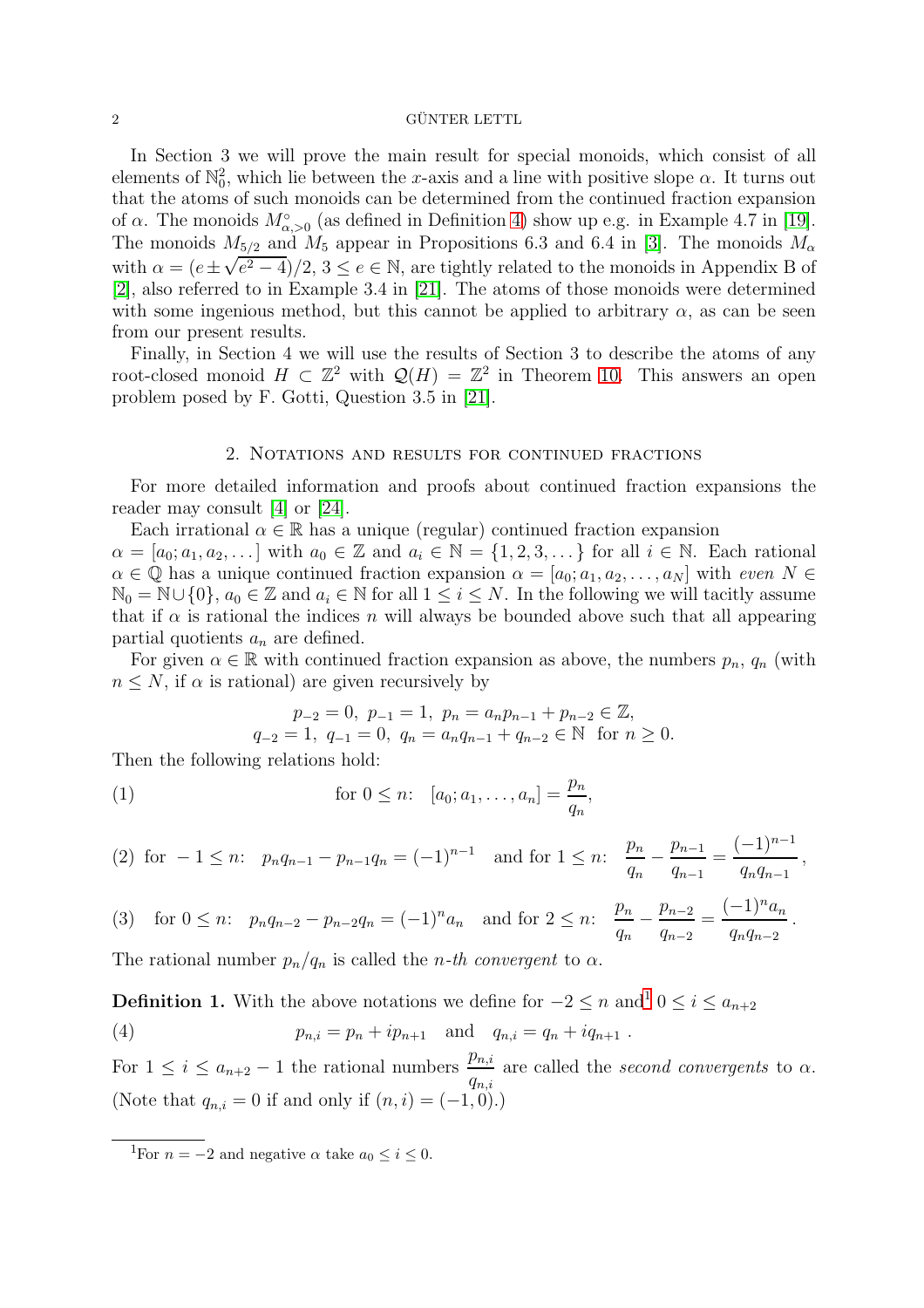*Remark.* The second convergents (in German: "Nebennäherungsbrüche") are called by Khinchin [\[24\]](#page-11-5) "intermediate fractions".

<span id="page-2-0"></span>We will often make use of the following well-known lemma (see e.g. Lemma 1.41 in [\[4\]](#page-10-16)): **Lemma 2.** *Let*  $x_1, x_2 \in \mathbb{N}$  *and*  $y_1, y_2 \in \mathbb{Z}$ *. Then* 

$$
\frac{y_1}{x_1} < \frac{y_2}{x_2} \implies \frac{y_1}{x_1} < \frac{y_1 + y_2}{x_1 + x_2} < \frac{y_2}{x_2}.
$$

*Obviously, "*≤*" in the left inequality implies twice "*≤*" in the right hand side of the above implication.*

<span id="page-2-1"></span>Lemma 3. *With the notations of Definition [1](#page-1-1) we have:*

*a*) *for all* −2 ≤ *n and*  $0 \le i \le a_{n+2}$ : gcd( $p_{n,i}, q_{n,i}$ ) = 1*.* 

**b**) *for all even*  $n > 0$ 

(5) 
$$
\frac{p_n}{q_n} = \frac{p_{n,0}}{q_{n,0}} < \frac{p_{n,1}}{q_{n,1}} < \frac{p_{n,2}}{q_{n,2}} < \cdots < \frac{p_{n,a_{n+2}}}{q_{n,a_{n+2}}} = \frac{p_{n+2}}{q_{n+2}} \le \alpha.
$$

*If*  $\alpha > 0$  *we additionally have* 

<span id="page-2-2"></span>
$$
0 = \frac{p_{-2}}{q_{-2}} = \frac{p_{-2,0}}{q_{-2,0}} < \cdots < \frac{p_{-2,i}}{q_{-2,i}} = i < \cdots < \frac{p_{-2,a_0}}{q_{-2,a_0}} = \frac{p_0}{q_0} = a_0.
$$

*Proof.* a) Using Definition [1](#page-1-1) and [\(2\)](#page-1-2) yields  $p_{n,i} q_{n+1} - q_{n,i} p_{n+1} = \pm 1$ .

**b**) For even  $n \geq 0$  we have  $\frac{p_n}{q_n}$  $< \alpha < \frac{p_{n+1}}{p_{n+1}}$  $q_{n+1}$ . Using Lemma [2](#page-2-0) we obtain  $\bar{p}_n$  $q_n$  $\langle \frac{p_{n,1}}{n}$  $q_{n,1}$  $\frac{p_{n+1}}{p}$  $q_{n+1}$ and inductively  $\frac{p_{n,i}}{n}$  $q_{n,i}$  $\langle \frac{p_{n,i+1}}{2}$  $q_{n,i+1}$  $\frac{p_{n+1}}{p}$  $\frac{p_{n+1}}{q_{n+1}}$  for all  $1 \leq i < a_{n+2}$ . The case  $\alpha > 0$  and  $n = -2$  follows directly from the definitions.

The above results can be found e.g. in [\[24\]](#page-11-5), Ch. I.4.

### 3. THE MONOID  $M_{\alpha}$  and its relatives

Now we investigate monoids which consist of all elements of  $\mathbb{N}_0^2$ , which lie between the x-axis and a line with positive slope  $\alpha$ . We will distinguish whether the points of  $\mathbb{N}_0^2$  on the bounding rays belong to the monoid or not, and so obtain four cases. In Theorems [5](#page-3-0) and [6](#page-3-1) we will explicitly give the atoms of three typical types of such monoids. The results depend on whether  $\alpha$  is irrational or rational, and in the latter case also whether the points on the line with slope  $\alpha$  belong to the monoid or not. From these results we will deduce a description of the atoms for  $M_{\alpha, >0}$  and  $M_{\alpha, >0}^{\circ}$  in Theorem [7,](#page-4-0) and finally in section 4 for any root-closed monoid H with  $\mathcal{Q}(H) = \mathbb{Z}^2$ .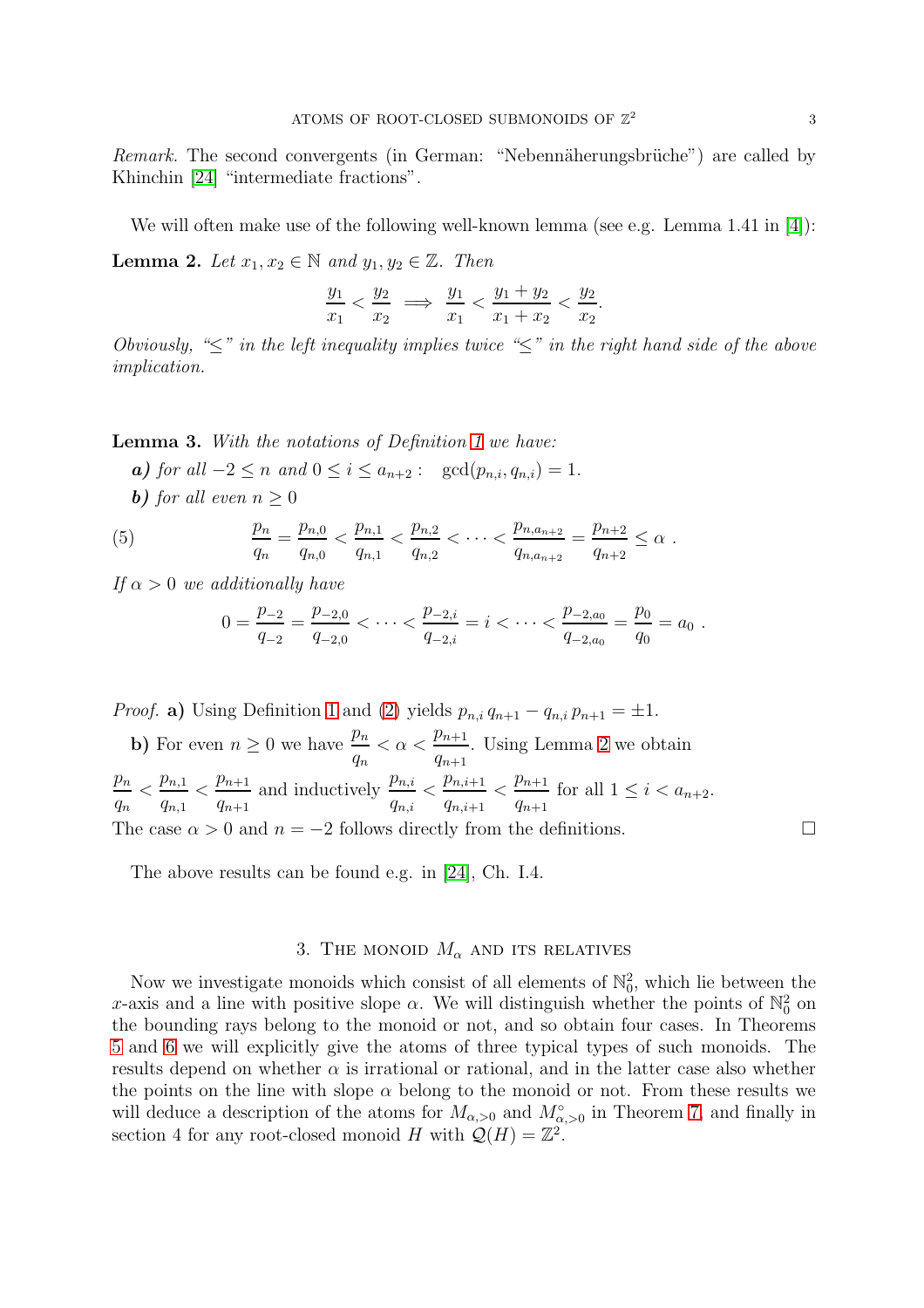<span id="page-3-2"></span>**Definition 4.** For  $0 < \alpha \in \mathbb{R}$  we define the following special monoids

$$
M_{\alpha} = \{(x, y) \in \mathbb{Z}^2 \mid 0 \le y \le \alpha x\},
$$
  
\n
$$
M_{\alpha}^{\circ} = \{(x, y) \in \mathbb{Z}^2 \mid 0 \le y < \alpha x\} \cup \{O\},
$$
  
\n
$$
M_{\alpha, > 0} = \{(x, y) \in \mathbb{Z}^2 \mid 0 < y \le \alpha x\} \cup \{O\},
$$
  
\n
$$
M_{\alpha, > 0}^{\circ} = \{(x, y) \in \mathbb{Z}^2 \mid 0 < y < \alpha x\} \cup \{O\},
$$

where  $O = (0, 0)$ , as before.

*Remark.* All the monoids of Definition [4,](#page-3-2) and more generally, any submonoid of  $\mathbb{N}_0^d$ , are FF-monoids, i.e. each element is the sum of finitely many atoms. This is Proposition 4.2 in [\[20\]](#page-11-1), and the proof is very immediate.

The atoms of  $M_{\alpha}$  are explicitly given in the following

<span id="page-3-0"></span>**Theorem 5.** Let  $0 < \alpha \in \mathbb{R}$  and  $\alpha = [a_0; a_1, a_2, \dots]$  be its continued fraction expansion. *If*  $\alpha \in \mathbb{Q}$ , we choose the expansion  $\alpha = [a_0; a_1, a_2, \dots, a_N]$  with even  $N \geq 0$ . *Using the notations of the previous section, we put for all even*  $n \ge -2$  *and*  $0 \le i \le a_{n+2}$  $\text{(and } n \leq N-2, \text{ if } \alpha \text{ is rational)}$ 

$$
A_{n,i} = (q_{n,i}, p_{n,i}).
$$

a) If  $\alpha$  *is irrational, then the set of atoms of*  $M_{\alpha}$  *is given by* 

$$
\mathcal{A}(M_{\alpha}) = \{A_{n,i} \mid -2 \leq n \text{ even and } 0 \leq i \leq a_{n+2}\}.
$$

**b)** *If*  $\alpha$  *is rational, then*  $M_{\alpha}$  *is a finitely generated Krull monoid with*  $1 + a_0 + a_2 + a_4 + \cdots + a_N$  *atoms, and its set of atoms is given by* 

$$
\mathcal{A}(M_{\alpha}) = \{A_{n,i} \mid -2 \leq n \leq N-2, \ n \text{ even and } 0 \leq i \leq a_{n+2}\}.
$$

*Remark.* Note that in the above description of the atoms we have  $A_{n,a_{n+2}} = A_{n+2,0}$ , which is convenient for the proof. Up to this ambiguity, all elements in the above description of  $\mathcal{A}(M_{\alpha})$  are pairwise different, as follows immediately from Lemma [3.](#page-2-1)b).

For the monoids  $M^{\circ}_{\alpha}$  we have to consider only rational  $\alpha$ , since for irrational  $\alpha$  one has  $M_{\alpha}^{\circ} = M_{\alpha}.$ 

<span id="page-3-1"></span>**Theorem 6.** Let  $0 < \alpha \in \mathbb{Q}$  and  $\alpha = [a_0, a_1, a_2, \dots, a_N]$  be its continued fraction expan*sion with even*  $N \geq 0$ *. Using the notations of Theorem [5,](#page-3-0) we put for*  $k \in \mathbb{N}$ 

 $A_k = A_{N-2,a_N-1} + kA_{N,0} = (q_{N-2,a_N-1} + kq_N, p_{N-2,a_N-1} + kp_N)$  *and*  $\mathcal{A}' = \{A_k \mid k \in \mathbb{N}\}.$ *Then the set of atoms of*  $M_{\alpha}^{\circ}$  *is given by* 

$$
\mathcal{A}(M^\circ_\alpha)=\mathcal{A}'\cup\mathcal{A}'',
$$

*where*

$$
\mathcal{A}'' = \{ A_{n,i} \mid -2 \le n \le N-2, n \text{ even}, 0 \le i \le a_{n+2} \text{ and } (n,i) \ne (N-2,a_N) \}.
$$

For the monoids  $M_{\alpha, >0}$  and  $M_{\alpha, >0}^{\circ}$  we use the results of the previous theorems to obtain the following description of the atoms: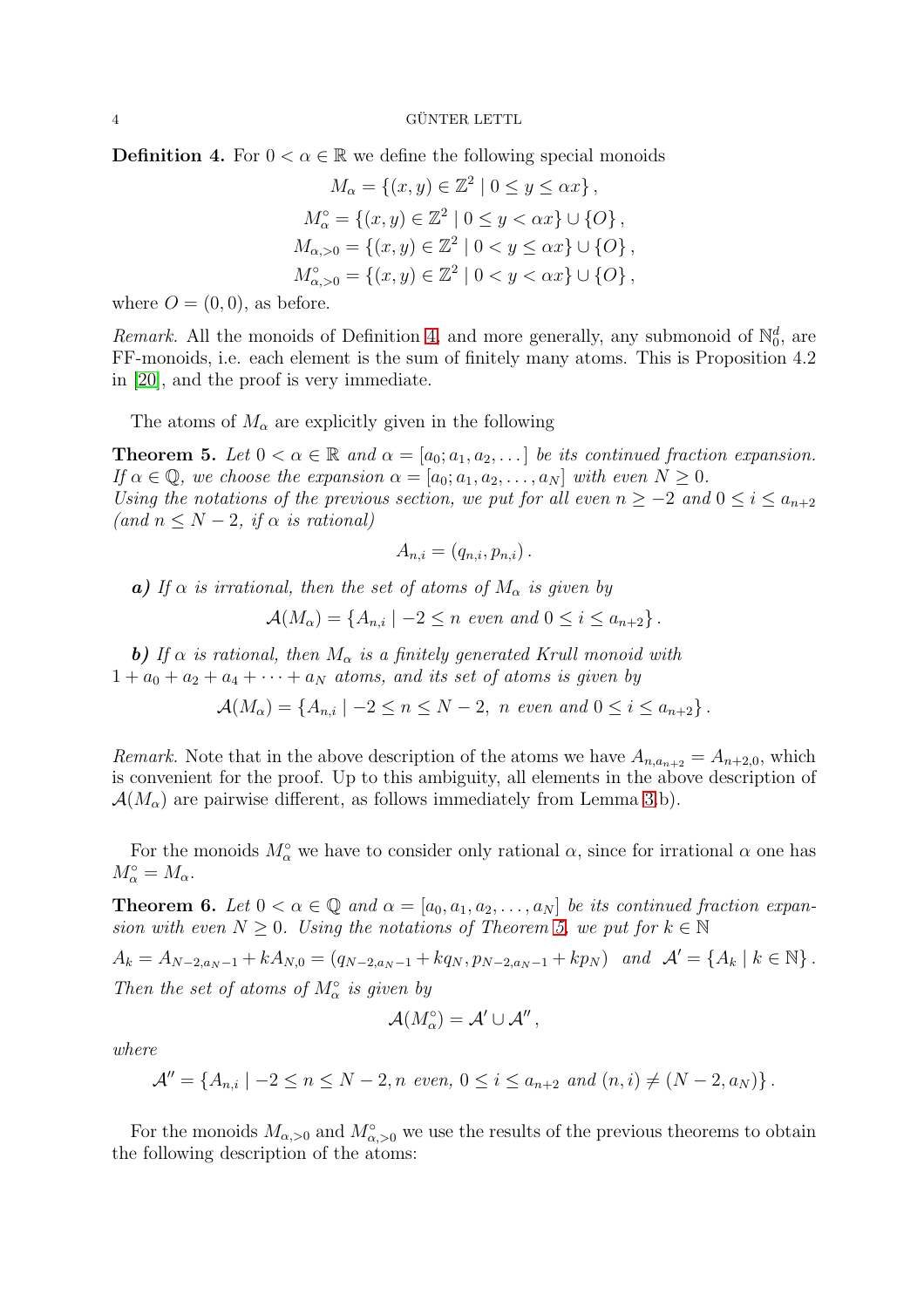<span id="page-4-0"></span>**Theorem 7.** Let  $0 < \alpha \in \mathbb{R}$ . Then for the monoids  $M_{\alpha,>0}$  and  $M_{\alpha,>0}^{\circ}$  their sets of atoms *are given by*

$$
\mathcal{A}(M_{\alpha,>0}) = (\mathcal{A}(M_{\alpha}) \setminus \{(1,0)\}) \cup \{(n,1) \mid n \in \mathbb{N} \text{ with } 1 \leq \alpha n\}
$$

*and*

$$
\mathcal{A}(M^{\circ}_{\alpha,>0})=(\mathcal{A}(M^{\circ}_{\alpha})\setminus\{(1,0)\})\cup\{(n,1)\mid n\in\mathbb{N}\,\,\text{with}\,\,1<\alpha n\}\,.
$$

To characterize the atoms of  $M_{\alpha}$  and  $M_{\alpha}^{\circ}$  the following lemma is very useful:

<span id="page-4-1"></span>**Lemma 8.** Let  $0 < \alpha \in \mathbb{R}$  and put  $H = M_\alpha$  or  $H = M_\alpha^{\circ}$ . *Then*  $A = (x_0, y_0) \in H \setminus \{O\}$  *is an atom of* H *if and only if either i*)  $y_0 = 0$  *and*  $A = (1, 0)$  *or ii*)  $y_0 > 0$  *and for all*  $h = (x, y) \in H$  *with*  $h \notin \{O, A\}$  *and*  $0 < y \leq y_0$  *we have:*  $\frac{y}{x}$  $\frac{y_0}{x_0}$  $\overline{x_0}$ *.*

*Remarks.*

1. Since for all  $O \neq h = (x, y) \in H$  we have  $\frac{y}{x} \leq \alpha$ , this lemma reveals the intimate connection between atoms of H and "best approximations of  $\alpha$ " (from below), cp. [\[24\]](#page-11-5), p. 21.

2. Geometrically, condition ii) means that the triangle with corners O, A and  $(y_0/\alpha, y_0)$ contains no elements of H up to O and A.

*Proof of Lemma [8.](#page-4-1)* Since  $(1,0)$  is the only atom of H contained in  $H \cap (\mathbb{Z} \times \{0\})$ , we may assume for the proof that  $y_0 > 0$ .

Let  $A = (x_0, y_0)$  be an atom with  $y_0 > 0$ , and suppose that there exists some  $h =$  $(x, y) \in H \setminus \{O, A\}$  with  $0 < y \leq y_0$  and  $\frac{y}{x} \geq \frac{y_0}{x_0}$  $\frac{y_0}{x_0}$ . Then also  $x_0 \geq x$ , and we put  $x' = x_0 - x \ge 0, y' = y_0 - y \ge 0$  and  $h' = (x', y')$ . Since  $h \ne A$ , we have  $h' \ne O$ . From

<span id="page-4-2"></span>
$$
(6) \t\t A = h + h'
$$

we obtain with Lemma [2](#page-2-0)  $\frac{y'}{x'}$  $\frac{y'}{x'} \leq \frac{y_0}{x_0}$  $\frac{y_0}{x_0} \leq \frac{y}{x} \leq \alpha$ , so  $O \neq h' \in H$ , and [\(6\)](#page-4-2) is a contradiction that A is an atom.

Now suppose that A is not an atom. Then we have  $h = (x, y), h' = (x', y') \in H \setminus \{O\}$ with  $A = h + h'$ . Without loss of generality we may assume that  $\frac{y'}{r'}$  $\frac{y'}{x'} \leq \frac{y}{x}$ + h'. Without loss of generality we may assume that  $\frac{y}{x'} \leq \frac{y}{x}$ . With Lemma [2](#page-2-0) we obtain  $\frac{y'}{x'} \leq \frac{y_0}{x_0}$  $\frac{y_0}{x_0} \leq \frac{y}{x}$ y. Since  $y \le y_0$ , h contradicts ii) in the statement of the lemma.  $\Box$ 

*Proof of Theorem [5.](#page-3-0)* We will give a joint proof for a) and b).

For  $0 \le i \le a_0$  we have  $A_{-2,i} = (1,i)$ , and these are exactly all atoms of  $M_\alpha$  with  $x \le 1$ .

Let us first prove that all indicated  $A_{n,i}$  are indeed atoms of  $M_{\alpha}$ . Choose any even  $n \geq 0$  and  $0 \leq i \leq a_{n+2}$ . From [\(5\)](#page-2-2) we see that  $A_{n,i} \in M_{\alpha}$ . Using Lemma [8.](#page-4-1)ii), let us suppose that there exists some  $h = (x, y) \in H \setminus \{O, A_{n,i}\}\$  with  $0 < y \leq p_{n,i}$  and  $\frac{p'_{n,i}}{q_{n,i}} \leq$  $\hat{y}$  $\boldsymbol{x}$ . By Lemma [3.](#page-2-1)a), and since  $y \le p_{n,i}$ ,  $p_{n,i}$  $q_{n,i}$ =  $\hat{y}$  $\frac{y}{x}$  would imply  $h = A_{n,i}$ , so we have  $\frac{p_{n,i}}{q_{n,i}}$  $q_{n,i}$  $\lt$  $\hat{y}$  $\boldsymbol{x}$ ,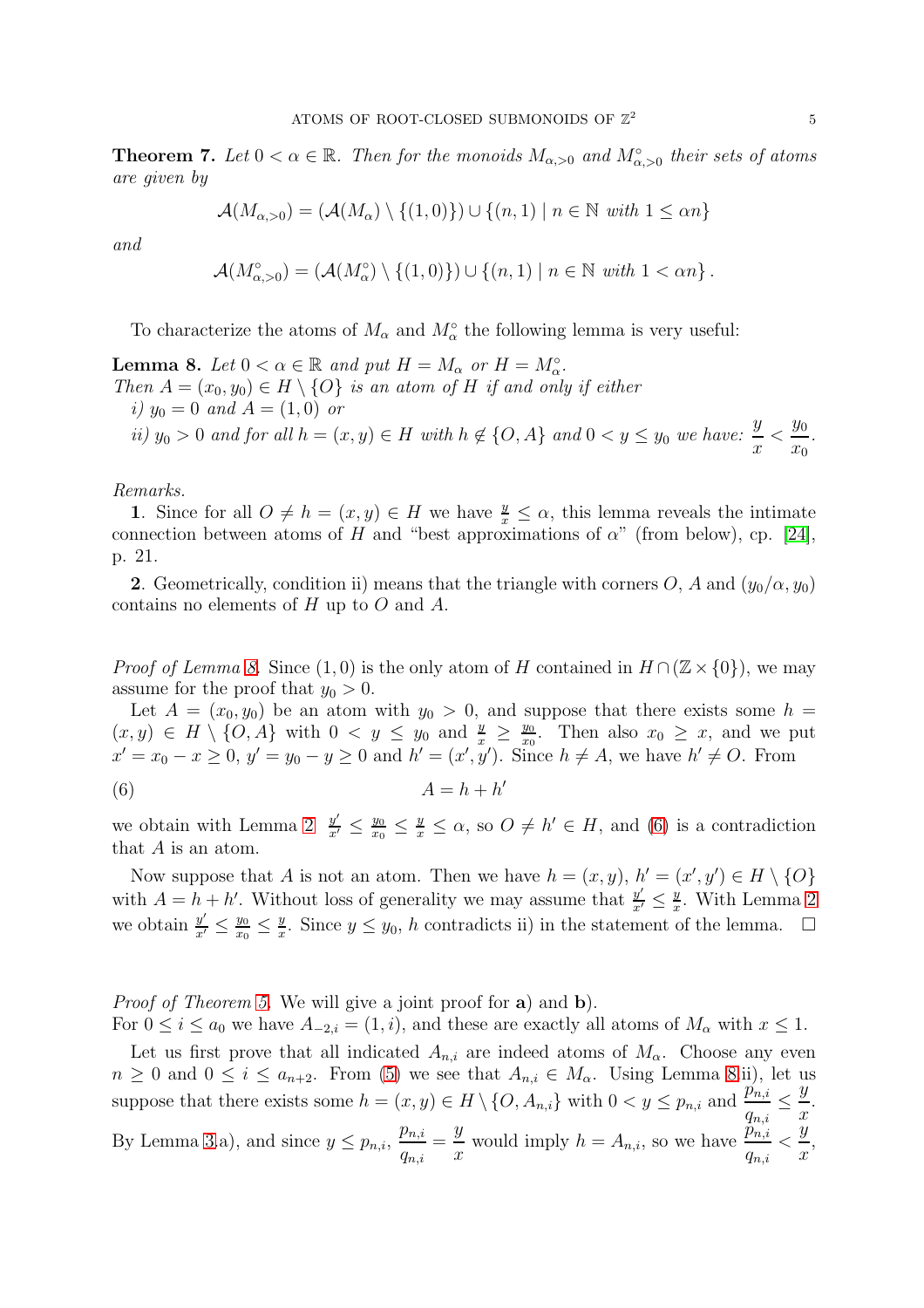and consequently  $q_{n,i} > x$ . Since *n* is even (and  $n \leq N - 2$  in case **b**)), we have  $p_{n,i}$  $q_{n,i}$  $\lt$  $\hat{y}$  $\frac{b}{x} \leq \alpha <$  $p_{n+1}^{\,m,n}$  $q_{n+1}$ , and obtain 1  $\hat{y}$ 

$$
\frac{1}{q_{n+1}q_{n,i}} = \frac{p_{n+1}}{q_{n+1}} - \frac{p_{n,i}}{q_{n,i}} > \frac{p_{n+1}}{q_{n+1}} - \frac{y}{x} > 0.
$$

Therefore  $\frac{1}{1}$  $q_{n+1}q_{n,i}$  $>$ 1  $xq_{n+1}$ and  $x > q_{n,i}$ , a contradiction to the inequality obtained above.

Now let us show that  $M_{\alpha}$  has no other atoms than those indicated in the theorem. First observe that in case **b**)  $A_{N-2,a_N} = (q_N, p_N)$  is an atom of  $M_\alpha$  (with  $\frac{p_N}{q_N} = \alpha$ ), and Lemma [8](#page-4-1) shows that there exist no atoms with second component exceeding  $p_N$ . Let  $A = (x_0, y_0)$  be any atom of  $M_\alpha$  with  $y_0 \geq 1$ . We can find some  $n \geq -2$  and  $0 \leq i < a_{n+2}$  with

(7) 
$$
p_{n,i} < y_0 \leq p_{n,i+1} .
$$

(Here we use that  $p_{n,a_{n+2}} = p_{n+2,0}$ .) Assume that  $A \neq A_{n,i+1}$ , so  $A_{n,i}$ , A and  $A_{n,i+1}$  are three different atoms, and with Lemma [8.](#page-4-1)ii) we obtain

<span id="page-5-1"></span><span id="page-5-0"></span>.

(8) 
$$
\frac{p_{n,i}}{q_{n,i}} < \frac{y_0}{x_0} < \frac{p_{n,i+1}}{q_{n,i+1}}
$$

We have  $\frac{1}{\sqrt{1-\frac{1}{2}}}$  $q_{n,i+1}q_{n,i}$  $=$   $\frac{p_{n,i+1}}{n}$  $\frac{1}{q_{n,i+1}}$  –  $p_{n,i}$  $q_{n,i}$  $=\left(\frac{p_{n,i+1}}{p_{n,i+1}}\right)$  $\frac{1}{q_{n,i+1}}$  –  $y_0$  $\overline{x_0}$  $+\left(\frac{y_0}{x}\right)$  $\frac{1}{x_0}$  –  $p_{n,i}$  $q_{n,i}$  $\setminus$ ≥ 1  $x_0q_{n,i+1}$  $+$ 1  $x_0q_{n,i}$ , which yields  $x_0 \ge q_{n,i} + q_{n,i+1}$ . Combining this inequality with [\(7\)](#page-5-0) and [\(8\)](#page-5-1) we obtain

$$
(q_{n,i} + q_{n,i+1})p_{n,i} \le x_0p_{n,i} < y_0q_{n,i} \le q_{n,i}p_{n,i+1}
$$

and finally

$$
p_{n,i}q_{n,i} < q_{n,i}p_{n,i+1} - p_{n,i}q_{n,i+1} = 1.
$$

This implies  $p_{n,i} = 0$ , i.e.  $(n,i) = (0,0)$  and  $a_0 = 0$ . So  $A_{n,i} = A_{0,0} = (1,0)$  and  $A_{n,i+1} = A_{0,1} = (1 + a_1, 1)$ , but then  $A = (x_0, 1)$  with  $x_0 > a_1 + 1$  cannot be an atom.

Finally, in case b) the remark following the statement of Theorem [5](#page-3-0) immediately yields the number of atoms for rational  $\alpha$ . It is well known that in this case  $M_{\alpha}$  is a Krull monoid.  $\square$ 

*Proof of Theorem [6.](#page-3-1)* We have  $\alpha = \frac{p_N}{p_N}$  $\frac{p_N}{q_N}$  and put  $B = (q_N, p_N) \notin M_\alpha^{\circ}$ .

First we will prove the following

*Claim 1:* If  $A = (x_0, y_0) \in M_\alpha^\circ$  is an atom with  $y_0 \geq p_N$ , then also  $A - B = (x_0 - q_N, y_0 - q_N)$  $(p_N)$  *is an atom of*  $M_\alpha$ <sup>o</sup>.

Since  $\alpha(x_0 - q_N) > y_0 - p_N \ge 0$ , we have  $A - B \in M_\alpha^\circ \setminus \{O\}.$ Suppose that  $A - B$  is not an atom.

*Case 1:* Assume that  $y_0 - p_N = 0$ . Since (1, 0) is an atom, we have  $x_0 - q_N \ge 2$  and  $A = (q_N + 1, p_N) + (x_0 - q_N - 1, 0)$ contradicts that A is an atom.

*Case 2:* Assume that  $y_0 - p_N \geq 1$ . By Lemma [8.](#page-4-1)ii) there exists  $h = (x, y) \in M_{\alpha}^{\circ} \setminus \{O, A - B\}$  with  $0 < y \leq y_0 - p_N$  and

<span id="page-5-2"></span>
$$
(9) \qquad \qquad \frac{y}{x} \ge \frac{y_0 - p_N}{x_0 - q_N} \, .
$$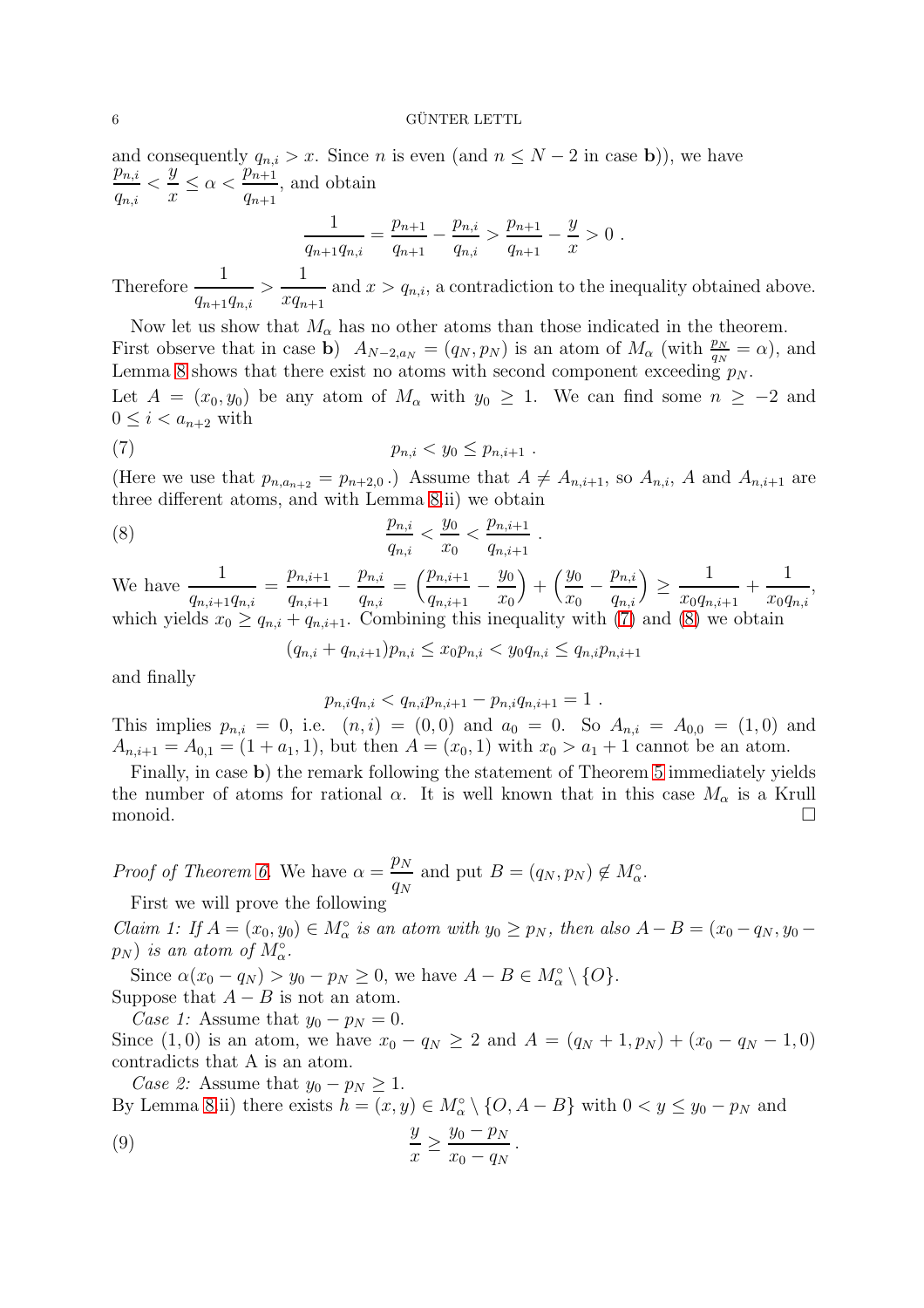From this one easily obtains  $0 < x \leq x_0 - q_N$ . Using Lemma [2](#page-2-0) and [\(9\)](#page-5-2) we obtain

<span id="page-6-0"></span>
$$
\frac{p_N}{q_N} > \frac{y}{x} \ge \frac{y_0 - p_N}{x_0 - q_N} \ge \frac{y_0 - p_N - y}{x_0 - q_N - x},
$$

which shows that  $O \neq A - B - h \in M_{\alpha}^{\circ}$ . Again employing Lemma [2](#page-2-0) we get

(10) 
$$
\frac{p_N}{q_N} > \frac{y_0 - y}{x_0 - x} > \frac{y_0 - p_N - y}{x_0 - q_N - x}.
$$

From  $(9)$  and  $(10)$  we obtain

$$
x_0y - yq_N \ge xy_0 - xp_N \quad \text{and} \quad x_0p_N - xp_N > y_0q_N - yq_N.
$$

Adding these inequalities, we get  $x_0(y + p_N) > y_0(x + q_N)$  and  $\frac{y + p_N}{n}$  $x + q_N$  $> \frac{y_0}{x_0}$  $\dot{x}_0$ . So the fact that the nonzero element  $h + B$  properly divides A in  $M_{\alpha}^{\circ}$  contradicts that A is an atom, which concludes the proof of *Claim 1*.

*Claim 2: For all even*  $-2 \le n \le N-2$  *and all*  $0 \le i < a_{n+2}$  *we have* 

$$
\frac{p_N + p_{n,i+1}}{q_N + q_{n,i+1}} > \frac{p_N + p_{n,i}}{q_N + q_{n,i}}
$$

.

The stated inequality is equivalent to  $p_{n,i+1}q_N + p_N q_{n,i} + p_{n,i+1}q_{n,i} > p_N q_{n,i+1} + p_{n,i}q_N + p_{n,i+1}q_N$  $p_{n,i}q_{n,i+1}$ , which yields  $(q_N p_{n+1} - p_N q_{n+1}) + (p_{n,i+1}q_{n,i} - q_{n,i+1}p_{n,i}) > 0.$ Since  $n+1 \leq N-1$  is odd,  $\frac{p_N}{q_N}$  $=\alpha < \frac{p_{n+1}}{p_n}$  $q_{n+1}$  $\sum_{i=1}^{N} n_i$ , and furthermore  $\frac{p_{n,i}}{p_{n,i}}$  $q_{n,i}$  $\langle \frac{p_{n,i+1}}{2}$  $q_{n,i+1}$ , both brackets above are positive, which proves *Claim 2*.

Since the monoids  $M_{\alpha}$  and  $M_{\alpha}^{\circ}$  contain the same elements  $(x, y)$  with  $y < p_N$ , it is immediate that the atoms within this subset coincide, and so by Theorem [5](#page-3-0)  $\mathcal{A}''$  is exactly the set of all atoms  $(x, y) \in M^{\circ}_{\alpha}$  with  $y < p_N$ .

Now we search for atoms  $A = (x_0, y_0) \in M_\alpha^\circ$  with  $p_N \leq y_0 < 2p_N$ . By *Claim 1* they must be of the form  $A = B + A_{n,i}$  with  $A_{n,i} \in \mathcal{A}''$ . We have

$$
A_{N-2,a_N-1} = (q_N - q_{N-1}, p_N - p_{N-1}).
$$

*Case 1:* Assume that  $a_N \geq 2$ . One calculates  $A_{N-2,a_N-2} + B = 2A_{N-2,a_N-1}$ , so this is not an atom and  $\frac{p_N - p_{N-1}}{p_N}$  $q_N - q_{N-1}$  $=\frac{p_N+p_{N-2,a_N-2}}{n}$  $q_N + q_{N-2,a_N-2}$ . Now *Claim 2* and Lemma [8.](#page-4-1)ii) show that the only element of the form  $B + A_{n,i}$  which could be an atom, is  $A_1 = B + A_{N-2,a_{N-1}}$ . *Case 2:* Assume that  $a_N = 1$ . Now we calculate  $A_{N-4,a_{N-2}-1} + B = (a_{N-1} + 2)A_{N-2,0}$ , so  $p_{N-2}$  $q_{N-2}$  $=\frac{p_N+p_{N-4,a_{N-2}-1}}{n}$  $q_N + q_{N-4,a_{N-2}-1}$ , and the same ideas as above again show that the only element of the form  $B + A_{n,i}$  which could be an atom, is  $A_1 = B + A_{N-2,a_N-1}$ .

Since  $M_{\alpha}^{\circ}$  must have infinitely many atoms, *Claim 1* proves with an inductive argument that  $A_1$  must indeed be an atom, and that  $A_k$  is the only atom of  $M_\alpha^\circ$  with second component between  $kp_N$  and  $(k+1)p_N$ .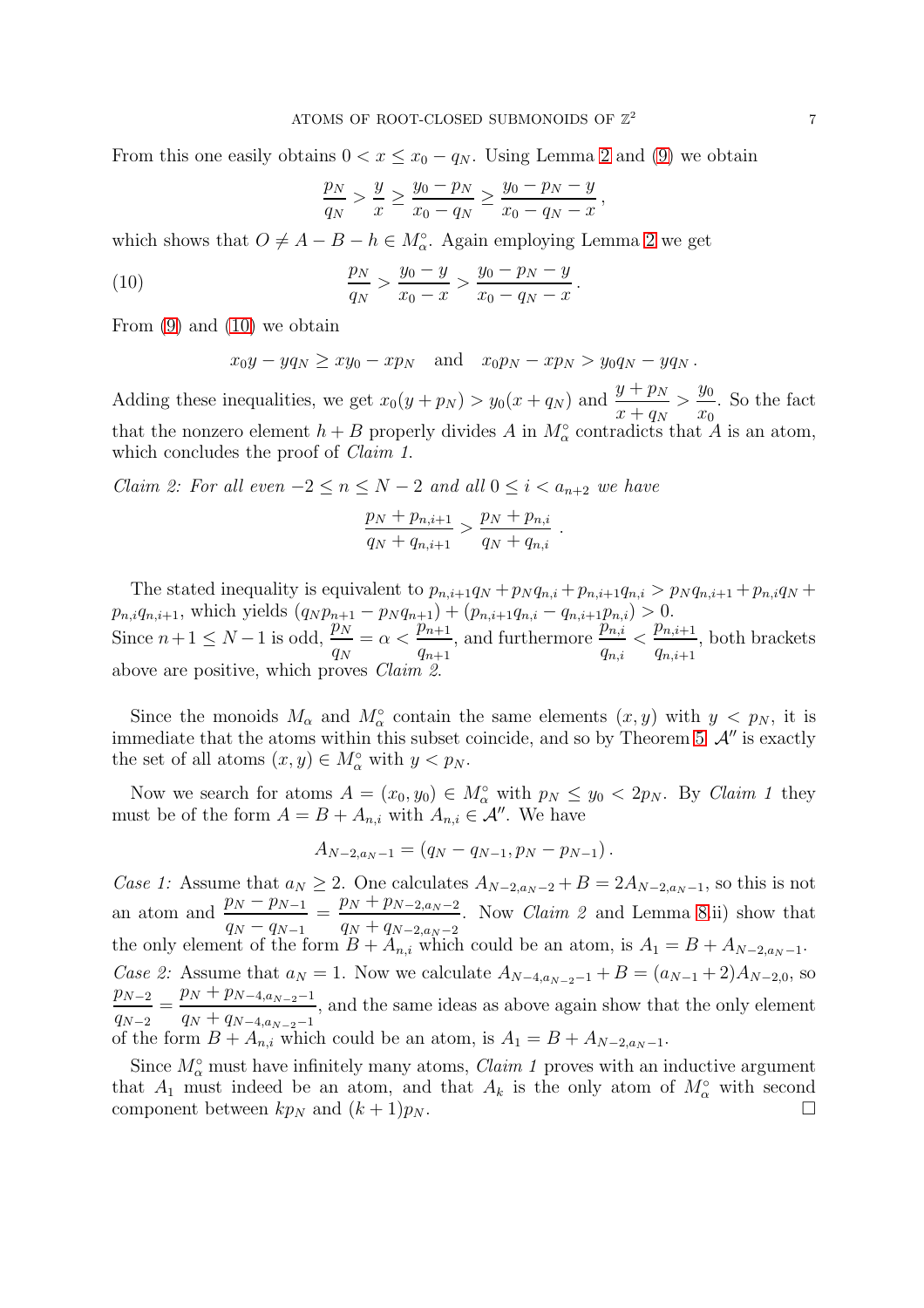*Proof of Theorem [7.](#page-4-0)* Since  $M_{\alpha,>0} \subset M_\alpha$ , all atoms of  $M_\alpha$  which lie in  $M_{\alpha,>0}$  are also atoms of  $M_{\alpha, >0}$ . Obviously, all elements  $(x, 1) \in M_{\alpha, >0}$  are atoms, too.

Now let us prove that  $M_{\alpha, >0}$  has no further atoms. Suppose that  $A = (x_0, y_0) \in M_{\alpha, >0}$ is an atom with  $y_0 \geq 2$ , but not an atom of  $M_\alpha$ . Then we have  $O \neq h, h' \in M_\alpha$  with  $A = h + h'$ . Without restriction, we can suppose that  $h = (1, 0)$ , and  $h' = (x_0 - 1, y_0) \in M_\alpha$ , so

$$
(11) \t\t \t\t \frac{y_0}{x_0 - 1} \leq \alpha.
$$

Choose  $n \in \mathbb{N}$  minimal with  $\frac{1}{n} \leq \alpha$ . We want to show that  $A = (n, 1) + (x_0 - n, y_0 - 1)$ is a sum of 2 elements of  $M_{\alpha, >0}$ , a contradiction that A is an atom.

By our choice of n,  $(n, 1) \in M_{\alpha, >0}$ . Now suppose that  $\frac{y_0-1}{x_0-n} > \alpha$ . If  $n \geq 2$ , we have  $\frac{1}{n-1} > \alpha$ , and Lemma [2](#page-2-0) yields  $\frac{1+(y_0-1)}{(n-1)+(x_0-n)} = \frac{y_0}{x_0-1} > \alpha$ , a contradiction to [\(11\)](#page-7-0). If  $n = 1$ , we directly obtain  $\frac{y_0-1}{x_0-1} < \frac{y_0}{x_0-1} \leq \alpha$ , so again  $(x_0 - n, y_0 - 1) \in M_{\alpha, > 0}$ .

The proof for  $M^{\circ}_{\alpha,>0}$  is completely analogous.

# <span id="page-7-0"></span>4. ARBITRARY ROOT-CLOSED SUBMONOIDS OF  $\mathbb{Z}^2$

Suppose for the moment that H is a monoid with quotient group  $\mathcal{Q}(H) = \mathbb{Z}^s \subset \mathbb{R}^s$  for some  $s \in \mathbb{N}$ , and put

$$
cone(H) = \left\{ \sum_{i=1}^{n} \lambda_i h_i \mid n \in \mathbb{N}, h_i \in H, 0 \le \lambda_i \in \mathbb{R} \right\},\
$$

the convex cone (with apex  $O$ ) spanned by  $H$ . Then several properties of  $H$  can be characterized in geometric terms (see e.g. [\[25\]](#page-11-6), [\[18\]](#page-11-7), [\[23\]](#page-11-8), [\[22\]](#page-11-9)). We summarize some of these results in the following proposition. For the definition of those properties, which are not explicitly needed in the present paper, the reader is referred to [\[17\]](#page-10-2).

<span id="page-7-1"></span>**Proposition 9.** Let  $s \in \mathbb{N}$  and H be a monoid with quotient group  $\mathcal{Q}(H) = \mathbb{Z}^s \subset \mathbb{R}^s$ . *Then we have:*

**a**) *H* is root-closed if and only if  $H = \text{cone}(H) \cap \mathbb{Z}^s$ .

**b**) H is completely integrally closed if and only if  $H = \overline{\text{cone}(H)} \cap \mathbb{Z}^s$  (the bar denotes *the topological closure).*

- c) H *is a Krull monoid if and only if* cone(H) *is a closed polytopal cone.*
- *d*) *H* is primary and reduced if and only if  $cone(H) \setminus \{O\}$  is open and  $cone(H) \neq \mathbb{R}^s$ .

Now let us return to the case  $s = 2$ . Then Proposition [9.](#page-7-1)a) shows that any root-closed monoid H with  $\mathcal{Q}(H) = \mathbb{Z}^2$  can be obtained from some convex cone  $\mathcal{C} \subset \mathbb{R}^2$  with apex O, which spans  $\mathbb{R}^2$ , by  $H = \mathcal{C} \cap \mathbb{Z}^2$ . To make the results about the atoms of H more clearly and avoid an abundance of possible cases, we will use automorphisms  $\varphi$  of the group  $\mathbb{Z}^2$  to transform C into special positions. Note that then the monoids H and  $\varphi(H)$ are isomorphic to each other, and we have  $\mathcal{A}(\varphi(H)) = \varphi(\mathcal{A}(H)).$ 

As is well known, any automorphism  $\varphi$  of the group  $\mathbb{Z}^2$  is given by  $\varphi: \binom{x}{y}$  $y^x\rightarrow A(y^x)$  $_y^x$ ) with some  $A = \begin{pmatrix} a & b \\ c & d \end{pmatrix} \in GL_2(\mathbb{Z})$ , and we will tacitly extend this to a linear map of  $\mathbb{R}^2$ , again called  $\varphi$ . In particular, let  $\sigma_x$  denote the reflection at the x-axis, given by  $A = \begin{pmatrix} 1 & 0 \\ 0 & -1 \end{pmatrix}$ .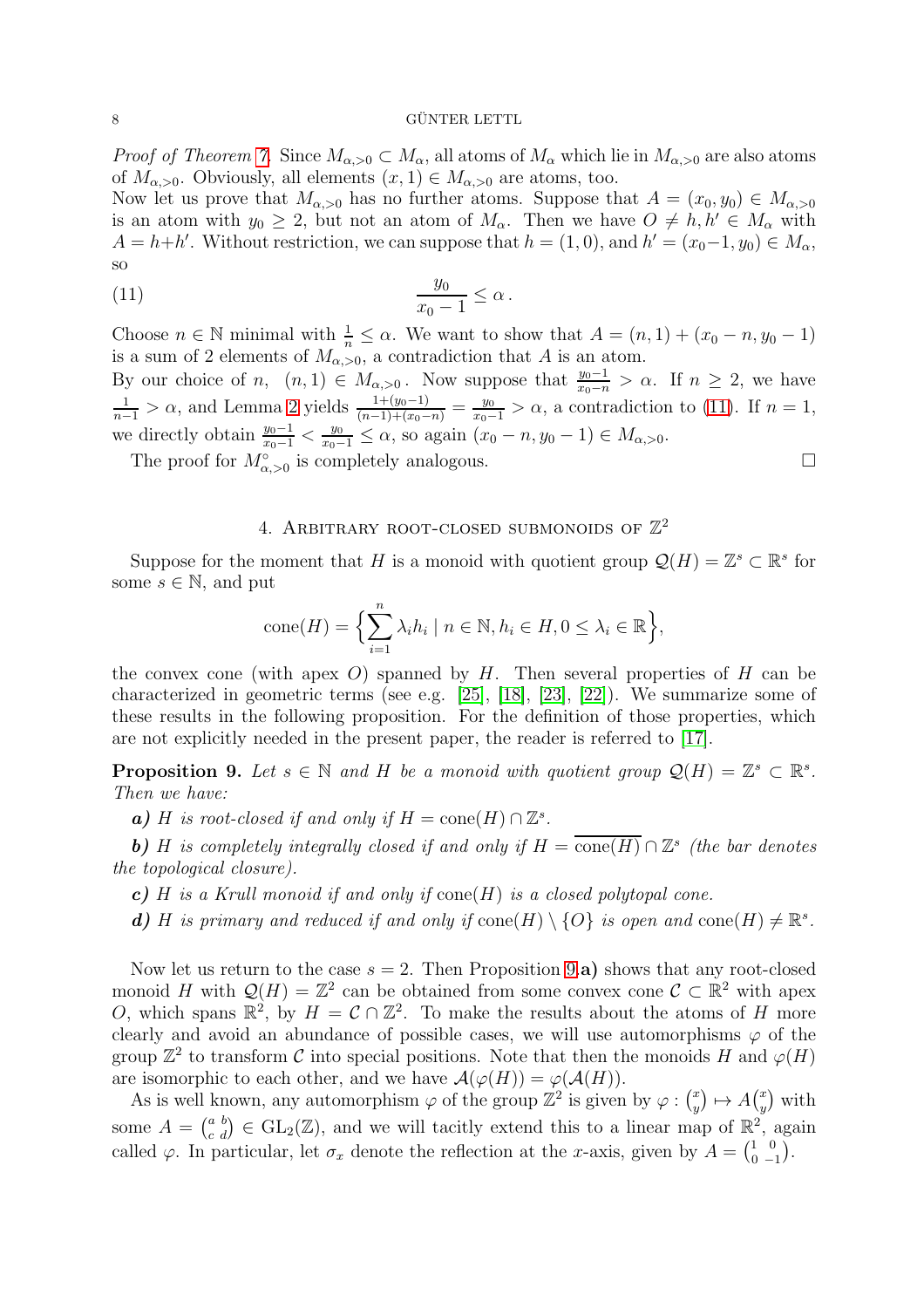Our main result is the following

<span id="page-8-0"></span>**Theorem 10.** Let  $H \subset \mathbb{Z}^2 \subset \mathbb{R}^2$  be a root-closed monoid with quotient group  $\mathcal{Q}(H) = \mathbb{Z}^2$ , *and let*  $C \subset \mathbb{R}^2$  $C \subset \mathbb{R}^2$  *be a convex cone*<sup>2</sup> *with apex* O *and*  $H = C \cap \mathbb{Z}^2$ . Then H *is isomorphic to one of the monoids* <sup>H</sup>′ *of the following list, depending on the geometric form of* <sup>C</sup>*:*

A.  $C = \mathbb{R}^2$ . Then  $H = H' = \mathbb{Z}^2$  is a group.

**B.** C is a halfspace of  $\mathbb{R}^2$ .

**B1.**  $H' = \mathbb{Z} \times \mathbb{N}_0$ : this is a Krull monoid with divisor theory (even a factorial monoid). *Its group of units is*  $\mathbb{Z} \times \{0\}$ *, and there is one class of associated atoms, namely*  $\mathbb{Z} \times \{1\}$ *.* 

**B2.**  $H' = (\mathbb{Z} \times \mathbb{N}) \cup (\mathbb{N}_0 \times \{0\})$ : one has  $\mathcal{A}(H') = \{(1,0)\}\$ , and no  $(x, y) \in H'$  with y > 0 *is an atom or a sum of atoms.*

**B3.**  $H' = (\mathbb{Z} \times \mathbb{N}) \cup \{(0,0)\}\colon$  this is a primary BF-monoid, but not an FF-monoid. It *is half-factorial, and one has*  $\mathcal{A}(H') = \{ (n, 1) | n \in \mathbb{Z} \}.$ 

**B4.**  $H' = \{(x, y) \in \mathbb{Z}^2 \mid y \leq \alpha x\}$  with some  $0 < \alpha \in \mathbb{R} \setminus \mathbb{Q}$ : one has  $\mathcal{A}(H') = \{\}.$ 

C. C *is bounded by two rays with a positive angle less than*  $\pi$ .

C1.  $H' \in \{M_\alpha, M_\alpha^\circ, M_{\alpha, >0}, M_{\alpha, >0}^\circ\}$  with some  $0 < \alpha \in \mathbb{R}$ : the properties and atoms of *these monoids are given in Theorems [5,](#page-3-0) [6](#page-3-1) and [7.](#page-4-0)*

**C2.**  $H' = H_1 \cup \sigma_x(H_2)$ , where  $H_1 \in \{M_\alpha, M_\alpha^{\circ}\}\$  and  $H_2 \in \{M_\beta, M_\beta^{\circ}\}\$  with some  $0 < \alpha, \beta \in \mathbb{R}$ : then  $\mathcal{A}(H') = \mathcal{A}(H_1) \cup \sigma_x(\mathcal{A}(H_2))$ , and the properties of H' depend on  $H_1$ and  $H_2$ .

*Remark.* The fact that  $cone(H) \subset \mathbb{R}^s$  is bounded by (at most) two rays for dimension  $s = 2$  makes the characterization result of Theorem [10](#page-8-0) feasible. A generalization to dimensions  $s \geq 3$  requires completely different ideas and methods.

*Proof.* Let  $C \subset \mathbb{R}^2$  be any convex cone with apex O, which spans  $\mathbb{R}^2$ , and put  $H = C \cap \mathbb{Z}^2$ . **A.** If  $C = \mathbb{R}^2$ , we have  $H = \mathbb{Z}^2$ , which is a group.

**B.** Suppose that C is a halfspace of  $\mathbb{R}^2$ . These monoids are studied in great detail in Section 5 of [\[9\]](#page-10-12).

If the boundary of C is a line defined over  $\mathbb{Q}$ , it is given by  $\{(x, y) \in \mathbb{R}^2 \mid qx - py = 0\},$ where  $(p, q) \in \mathbb{Z}^2 \setminus \{O\}$  with  $\gcd(p, q) = 1$ . So one can find  $(a, b) \in \mathbb{Z}^2$  with  $pb + qa = 1$ . If  $(-a, b) \in H$ , we consider the automorphism  $\varphi$  of  $\mathbb{Z}^2$  given by  $A = \begin{pmatrix} b & a \\ -q & p \end{pmatrix}$ , otherwise we have  $(a, -b) \in H$  and define  $\varphi$  by  $A = \begin{pmatrix} b & a \\ q & -p \end{pmatrix}$ . In any case,  $\varphi(\mathcal{C})$  is the upper half-plane, and depending whether both, one or none bounding rays belong to  $\mathcal C$  (and eventually use the reflection at the y-axis), we conclude that  $H$  is isomorphic to (exactly) one of monoids  $H'$  as given in **B1** - **B3**.

The properties of these monoids are well known, see e.g. [\[9\]](#page-10-12), or the reader may check them easily. Let us just state, that in case **B3** any  $(x, y) \in H$  with  $y > 0$  has infinitely many different representations as a sum of atoms, but each consists of exactly  $\eta$  summands (so  $H$  is half-factorial).

<span id="page-8-1"></span><sup>&</sup>lt;sup>2</sup>By Proposition [9.](#page-7-1)a) such C always exists, take e.g.  $C = \text{cone}(H)$ .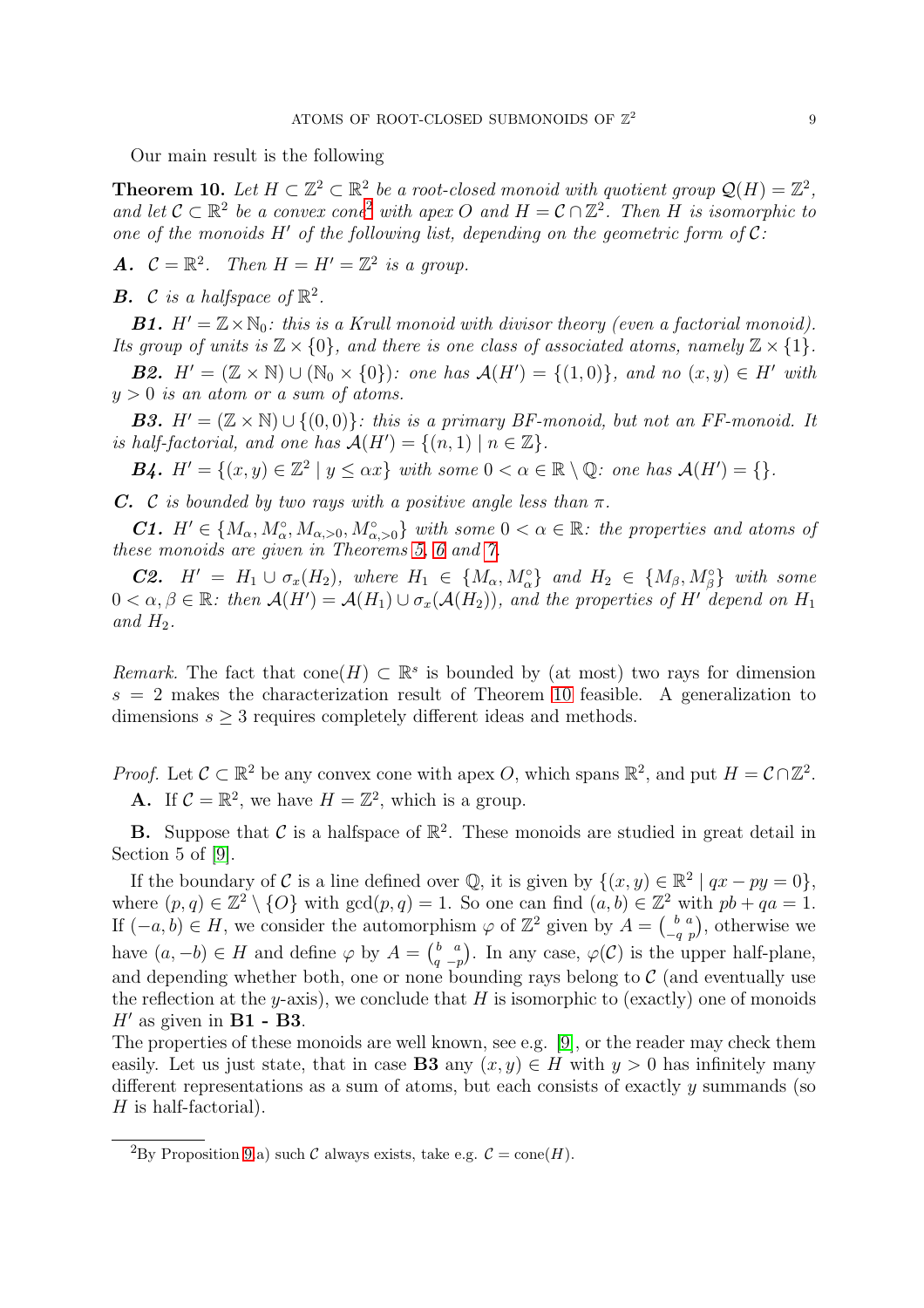Now suppose that the boundary of C is an irrational line (i.e. is not defined over  $\mathbb{Q}$ ). If C is not contained in  $\{(x, y) \in \mathbb{Z}^2 \mid y \leq \alpha x\}$  for some  $0 < \alpha \in \mathbb{R} \setminus \mathbb{Q}$ , we apply i times the rotation  $\tau$ , given by  $\begin{pmatrix} 0 & -1 \\ 1 & 0 \end{pmatrix}$ , with some suitable  $i \in \{1, 2, 3\}$  to obtain H' as given in **B4**. Now let  $H'$  be given as in  $B4$ , and we will prove that  $H'$  has no atoms. Take any  $O \neq h = (x, y) \in H'$ , so  $y < \alpha x$ . By Lemma [3](#page-2-1) and [\(2\)](#page-1-2) we have for all convergents  $\frac{p_n}{q_n}$  of  $\alpha$  with even  $n$ 

$$
0<\alpha q_n-p_n<\frac{1}{q_{n+1}},
$$

so we can find some even n with  $0 < \alpha q_n - p_n < \frac{1}{q_{n+1}}$  $\frac{1}{q_{n+1}} < \alpha x - y$ . One can easily check that  $h' = (q_n, p_n)$  and  $h'' = h - h'$  are both non-zero elements of H', thus  $h = h' + h''$  shows that  $h$  is not an atom.

C. Now suppose that C is bounded by two rays with a positive angle less that  $\pi$ .

If (at least) one of the rays is defined over Q, we can apply the same ideas as in the first part of the proof of **B** to find an automorphism  $\varphi$  of  $\mathbb{Z}^2$  such that  $\varphi(\mathcal{C})$  has the positive x-axis as one bounding ray and the other ray lies in the upper half plane. If this other ray does not have a positive slope, we can find some  $n \in \mathbb{N}$  with  $(-n, 1) \notin \mathcal{C}$  and apply the automorphism  $\varphi'$  given by  $\left(\begin{array}{cc} 1 & n+1 \\ 0 & 1 \end{array}\right)$  to obtain  $\varphi'(\varphi(H)) \in \{M_\alpha, M_\alpha^\circ, M_{\alpha, >0}, M_{\alpha, >0}^\circ\}$  with some  $0 < \alpha \in \mathbb{R}$ .

If (at least) one of the bounding rays of  $\mathcal C$  is irrational, we consider the convergents to the slope of that ray. We can find some (large enough)  $n \in \mathbb{N}$  and  $\varepsilon \in \{1, -1\}$ with  $(q, p) = \varepsilon(q_n, p_n) \notin \mathcal{C}$ , such that  $\{(x, y) \in \mathbb{R}^2 \mid px - qy = 0\} \cap \mathcal{C} = \{O\}$  and  $(q', p') = \varepsilon(q_{n+1}, p_{n+1})$  is an interior point of C. Note that we have  $pq' - p'q = \delta \in \{1, -1\}.$ Now we apply the automorphism  $\varphi$  of  $\mathbb{Z}^2$  given by  $\delta\begin{pmatrix} p & -q \\ -p' & q \end{pmatrix}$  $\begin{pmatrix} p & -q \\ -p' & q' \end{pmatrix}$ , which maps the above line, which meets C only in  $\{O\}$ , to the y-axis, and  $(q', p')$  to  $(1, 0)$ , which is an interior point of  $\varphi(\mathcal{C})$ . Thus  $\varphi(H)$  equals some H' as given in C2.

Now let H' be given as in C2. We finally have to show that  $\mathcal{A}(H') = \mathcal{A}(H_1) \cup \sigma_x(\mathcal{A}(H_2)).$ Clearly, each atom of H' must be also an atom of  $H_1$  or of  $\sigma_x(H_2)$ .

Now suppose that  $(x, y) \in \mathcal{A}(H_1)$  is not an atom of H'. Then for  $i = 1, 2$  we have  $O \neq (x_i, y_i) \in H'$ , not both in  $H_1$ , with  $(x, y) = (x_1, y_1) + (x_2, y_2)$  and  $x_1, x_2 > 0$ . Supposing  $y_2 < 0$ , we have  $y = y_1 + y_2 \ge 0$  and obtain  $(x, y) = (x_1, y_1 + y_2) + (x_2, 0)$  as a sum of two elements of  $H_1 \setminus \{O\}$ , a contradiction. The proof for  $(x, y) \in \sigma_x(\mathcal{A}(H_2))$  is analogous.

*Remarks.*

1. Note that in Theorem [10](#page-8-0) in cases B4, C1 and C2 there are infinitely many monoids  $H'$  which are isomorphic to the given  $H$ .

Furthermore, cases C1 and C2 do not exclude each other, but both are necessary. If both slopes of the bounding rays of  $\mathcal C$  are irrational,  $H$  cannot be isomorphic to any  $H'$  of case C1. Since in case C2 any monoid  $H'$  has at least 3 atoms,  $H$  cannot be isomorphic to such  $H'$  if (the complete integral closure of)  $H$  has only 2 atoms, i.e. is factorial.

2. We can also use Theorem [10](#page-8-0) to describe the atoms of any completely integrally closed monoid H with  $\mathcal{Q}(H) = \mathbb{Z}^2$ . By Proposition [9.](#page-7-1)b) we may restrict to cones C with  $\mathcal{C} \cap \mathbb{Z}^2 = \overline{\mathcal{C}} \cap \mathbb{Z}^2$ . So only the cases **A**, **B**1, **B**4, **C**1 with  $H' = M_\alpha$  and **C**2 with  $\alpha$ ,  $\beta$  both irrational remain.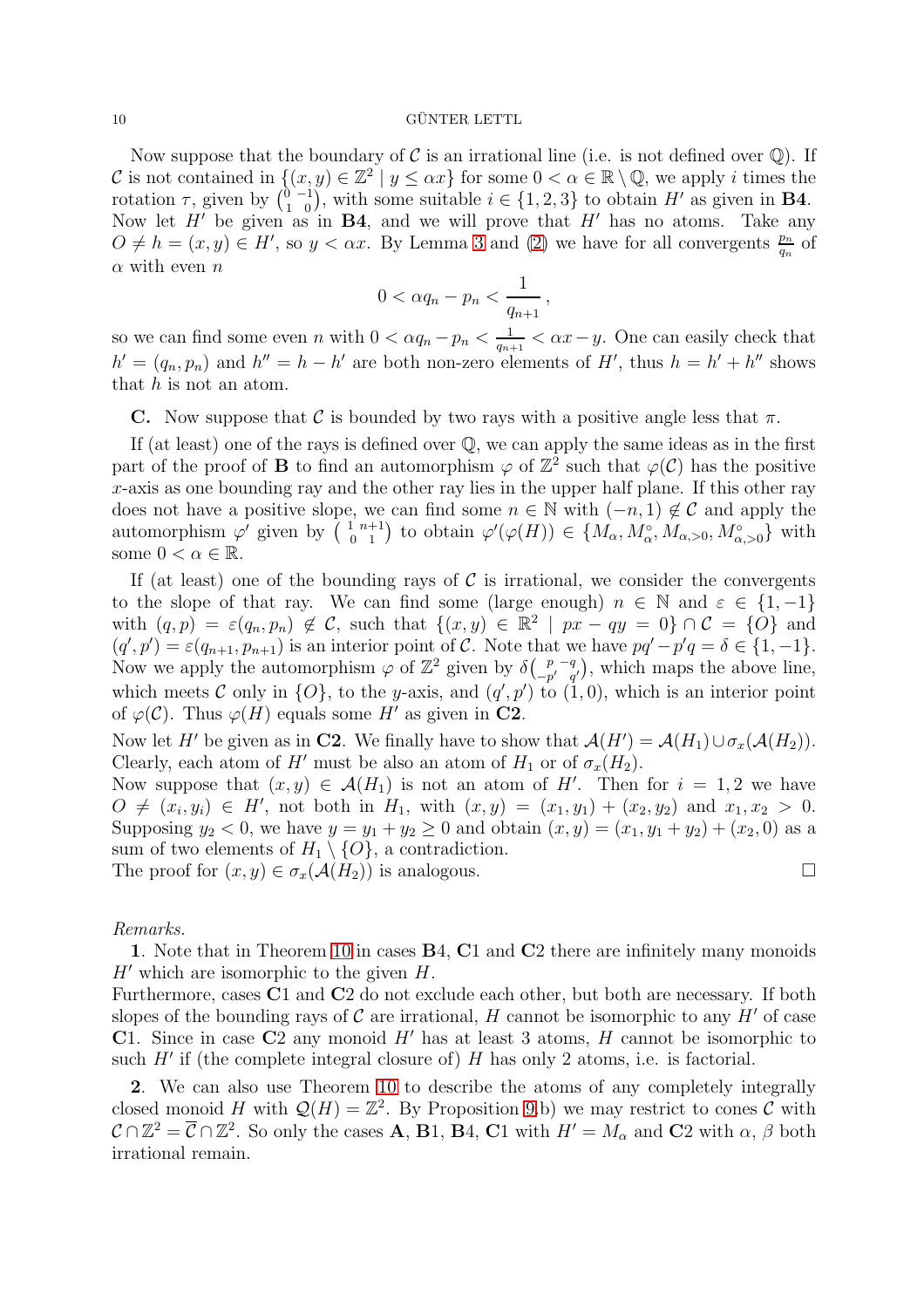3. Instead of using automorphisms of  $\mathbb{Z}^2$  one could directly obtain the atoms of H from the (second) convergents to the slopes of the bounding rays of cone  $(H)$ . Then one has to modify the results of Theorems [5](#page-3-0) and [6](#page-3-1) accordingly, since one has to consider also negative slopes and to choose "the right side" of the approximations (i.e. either even or odd indices  $n$  of the (second) convergents). This would lead to an abundance of different cases, which we wanted to avoid.

Finally, it might be interesting to note that the operation of  $A \in GL_2(\mathbb{Z})$  changes the slope  $\alpha$  to  $\frac{a+b\alpha}{c+d\alpha}$ , whose continued fraction expansion differs from that of  $\alpha$  only in finitely many partial quotients.

Acknowledgment: The author wants to thank Alfred Geroldinger for many discussions and also to thank the unknown referee for his/her careful reading of the manuscript. The suggestions and comments of both of them helped very much to improve the quality of this paper.

#### **REFERENCES**

- <span id="page-10-15"></span><span id="page-10-0"></span>[1] D.D. Anderson (ed.), *Factorization in Integral Domains.* Lect. Notes Pure Appl. Math., vol. 189, Marcel Dekker, 1997.
- <span id="page-10-14"></span>[2] L.L. Avramov, C. Gibbons and R. Wiegand, Monoids of Betti tables over graded algebras. The case of short Gorenstein algebras, 56 pp., in preparation.
- [3] A. Bashir and A. Reinhart, On transfer Krull monoids, Semigroup Forum (submitted), https://arxiv.org/abs/2109.04764.
- <span id="page-10-16"></span>[4] J. Borwein, A. van der Poorten, J. Shallit and W. Zudilin, *Neverending Fractions: An Introduction to Continued Fractions.* Australian Math. Soc. Lecture Series 23, Cambridge University Press, 2014.
- <span id="page-10-5"></span>[5] W. Bruns and J. Gubeladze, *Polytopes, rings and* K*-theory.* Springer Monographs in Mathematics, Springer, New York, 2009.
- <span id="page-10-1"></span>[6] S.T. Chapman (ed.), *Arithmetical Properties of Commutative Rings and Monoids.* Lect. Notes Pure Appl. Math., vol. 241, Chapman & Hall/CRC, 2005.
- <span id="page-10-9"></span>[7] C. Cisto, G. Failla, C. Peterson and R. Utano, Irreducible generalized numerical semigroups and uniqueness of the Frobenius element, Semigroup Forum 99 (2019), 481–495.
- <span id="page-10-6"></span>[8] D.A. Cox, J.B. Little and H.K. Schenck, *Toric Varieties.* Graduate Studies in Mathematics, vol. 124, American Mathematical Society, Providence, RI, 2011.
- <span id="page-10-12"></span>[9] J. Coykendall and G. Oman, Factorization theory of root closed monoids of small rank, Comm. Algebra 45 (2017), 2795–2808.
- <span id="page-10-8"></span>[10] M. D'Anna, P.A. García-Sánchez, V. Micale and L. Tozzo, Good subsemigroups of  $\mathbb{N}^n$ , Int. J. Algebra Comput. 28 (2018), 179–206.
- <span id="page-10-4"></span>[11] A. Facchini, M. Fontana, A. Geroldinger and B. Olberding (eds.), *Advances in Rings, Modules and Factorizations.* Proceedings in Mathematics and Statistics, vol. 321, Springer, 2020.
- <span id="page-10-7"></span>[12] C. Failla, C. Peterson and R. Utano, Algorithms and basic asymptotics for generalized numerical semigroups in  $\mathbb{N}^d$ , Semigroup Forum 92 (2016), 460–473.
- <span id="page-10-3"></span>[13] M. Fontana, S. Frisch, S. Glaz, F. Tartarone and P. Zanardo (eds.), *Rings, Polynomials, and Modules*, Springer, Cham, 2017.
- <span id="page-10-11"></span>[14] E.R. García Barroso, I. García-Marco and I. Márquez-Corbella, Factorizations of the same lengths in abelian monoids, Ric. Mat. (2021), https://doi.org/10.1007/s11587-021-00562-8.
- <span id="page-10-10"></span>[15] P.A. García-Sánchez, C. O'Neill and G. Webb, On the computation of factorization invariants for affine semigroups, J. Algebra Appl. 18, Article ID 1950019 (2019), 21 pp.
- <span id="page-10-13"></span>[16] A. Geroldinger, F. Gotti and S. Tringali, On strongly primary monoids with a focus on Puiseux monoids, J. Algebra 567 (2021), 310–345.
- <span id="page-10-2"></span>[17] A. Geroldinger and F. Halter-Koch, *Non-Unique Factorizations. Algebraic, Combinatorial and Analytic Theory.* Pure and Applied Mathematics, vol. 278, Chapman & Hall/CRC, Boca Raton, 2006.